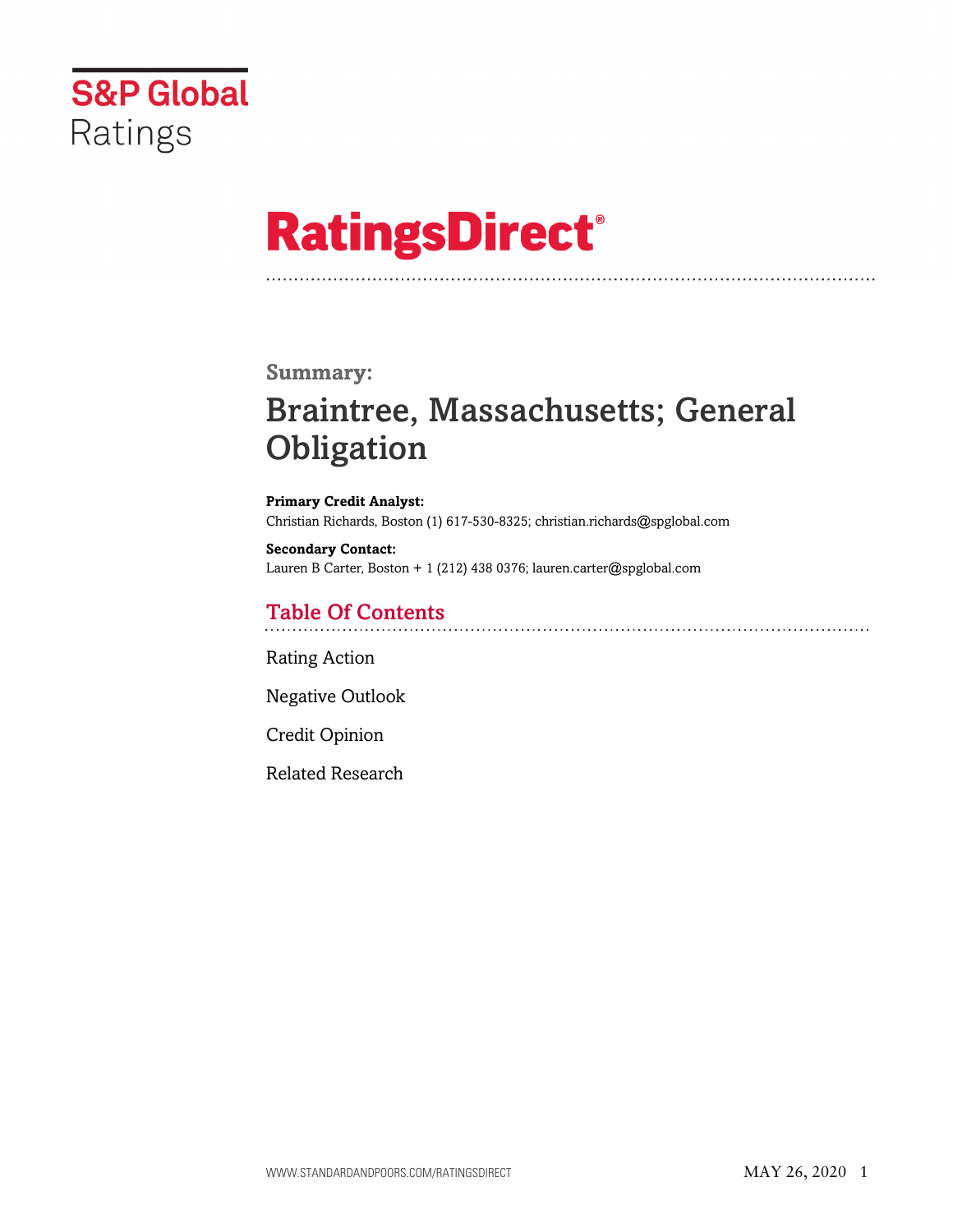# **Summary:** Braintree, Massachusetts; General Obligation

| Credit Profile                                          |              |                 |
|---------------------------------------------------------|--------------|-----------------|
| US\$11.265 mil GO mun purp loan ser 2020 due 06/01/2040 |              |                 |
| Long Term Rating                                        | AA+/Negative | New             |
| Braintree GO bnds                                       |              |                 |
| Long Term Rating                                        | AA+/Negative | Outlook Revised |

# <span id="page-1-0"></span>Rating Action

S&P Global Ratings revised its outlook to negative from stable and affirmed its 'AA+' long-term rating on Braintree, Mass. general obligation (GO) debt outstanding. At the same time, we assigned our 'AA+' long-term rating to the town's 2020 GO municipal-purpose loan bonds. The outlook is negative.

The outlook revision reflects a decline in reserves in a period in which we broadly expect municipalities to face revenue and expenditure pressures. The town's fiscal 2019 negative operating result was the product of both expected revenues not received, and expenditures over budget in police and fire overtime and the golf course. The negative outlook reflects our belief there is at least a one-in-three chance we could lower the rating within the outlook period.

Braintree's full-faith-and-credit pledge, subject to Proposition 2-1/2 limitations, secures the GO debt. Despite commonwealth levy-limit laws, we did not make a rating distinction between the town's limited-tax GO pledge and general creditworthiness because our analysis of the town's financial and economic conditions already includes the tax limitation imposed on its revenue-raising ability.

Bond proceeds from the 2020 issuance (approximately \$11.3 million) will provide funding for school construction and a variety of other capital projects.

#### Credit overview

Braintree is a primarily residential community approximately 13 miles south of Boston. Credit strengths include a large tax base, with access to Boston and nearby employment centers. The town has large unfunded retirement liabilities, and while costs remain manageable, we expect they will grow. In the short term, we expect Braintree is likely to face budgetary pressure in the short term despite management's adjustments in the 2021 budget. While the scope of economic and financial challenges posed by the COVID-19 pandemic remains unknown, we believe a prolonged disruption could weaken growth in the town's tax base, which we believe is necessary to generate sufficient revenue growth to maintain balance, and affect revenues received from the state. (For more information, see "All U.S. Public Finance Sector Outlooks Are Now Negative," published April 1, 2020, on RatingsDirect.)

The long-term rating reflects our view of the following factors for the town:

• Very strong economy, with access to a broad and diverse metropolitan statistical area (MSA);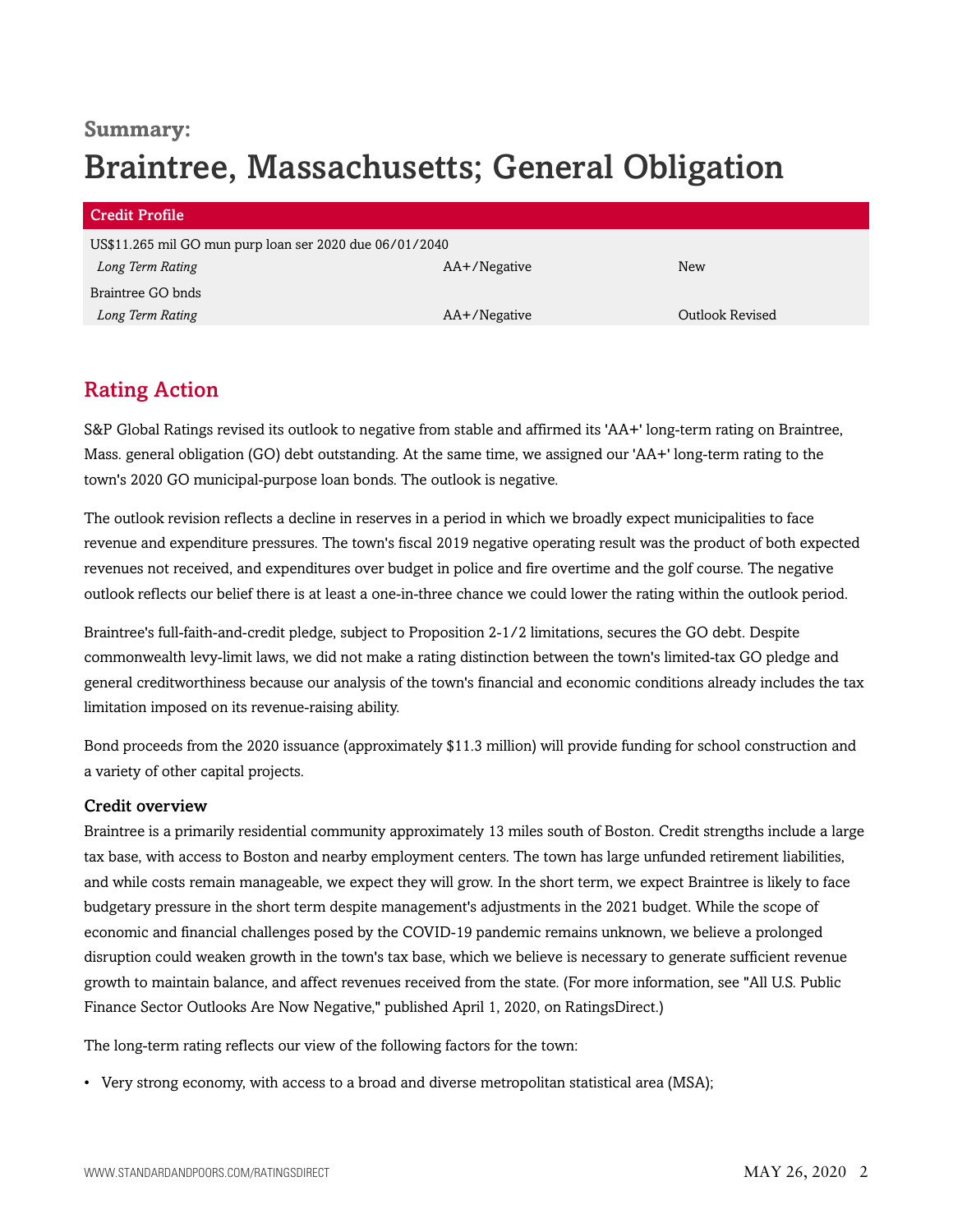- Strong management, with good financial policies and practices under our Financial Management Assessment (FMA) methodology;
- Weak budgetary performance, with operating results that we expect could improve in the near term relative to fiscal 2019, which closed with an operating deficit in the general fund and a slight operating deficit at the total governmental fund level in fiscal 2019;
- Adequate budgetary flexibility, with an available fund balance in fiscal 2019 of 10.7% of operating expenditures, as well as limited capacity to raise revenues due to consistent and ongoing political resistance;
- Very strong liquidity, with total government available cash at 38.6% of total governmental fund expenditures and 13.2x governmental debt service, and access to external liquidity we consider strong;
- Adequate debt and contingent liability position, with debt service carrying charges at 2.9% of expenditures and net direct debt that is 41.9% of total governmental fund revenue, as well as low overall net debt at less than 3% of market value and rapid amortization, with 71.4% of debt scheduled to be retired in 10 years, but significant medium-term debt plans and a large pension and other postemployment benefit (OPEB) obligation and the lack of a plan to sufficiently address it; and
- Strong institutional framework score.

# <span id="page-2-0"></span>Negative Outlook

If the town is unable to restore reserves to levels commensurate with those of peers at the current rating, along with a demonstrated ability to annually address recurring budgetary pressures in overtime and capital costs, which have resulted in reserve drawdowns, we could lower the rating. Alternatively, if the town restores fund balance and maintains budgetary balance, we could revise the outlook to stable.

#### Environmental, social, and governance factors

The rating incorporates our view regarding the health and safety risks posed by the COVID-19 pandemic. Absent the implications of COVID-19, we consider the town's social risks in line with those of the sector. We analyzed Braintree's environmental and governance risks relative to its economy, management, financial measures, and debt and liability profile and determined that all are in line with our view of the sector standard.

## <span id="page-2-1"></span>Credit Opinion

#### Very strong economy

We consider Braintree's economy very strong. The primarily residential town, with an estimated population of 37,250, is in Norfolk County, about 13 miles south of Boston. It is in the Boston-Cambridge-Newton MSA, which we consider to be broad and diverse. The town has a projected per capita effective buying income of 134% of the national level and per capita market value of \$207,627. Overall, market value grew by 7.3% over the past year to \$7.7 billion in 2020. The county unemployment rate was 2.5% in 2019.

Braintree has access to several major transportation arteries, connecting it to Boston, Cape Cod, and Providence, R.I. Massachusetts Bay Transportation Authority's Red Line and several commuter rail lines also operate in the town,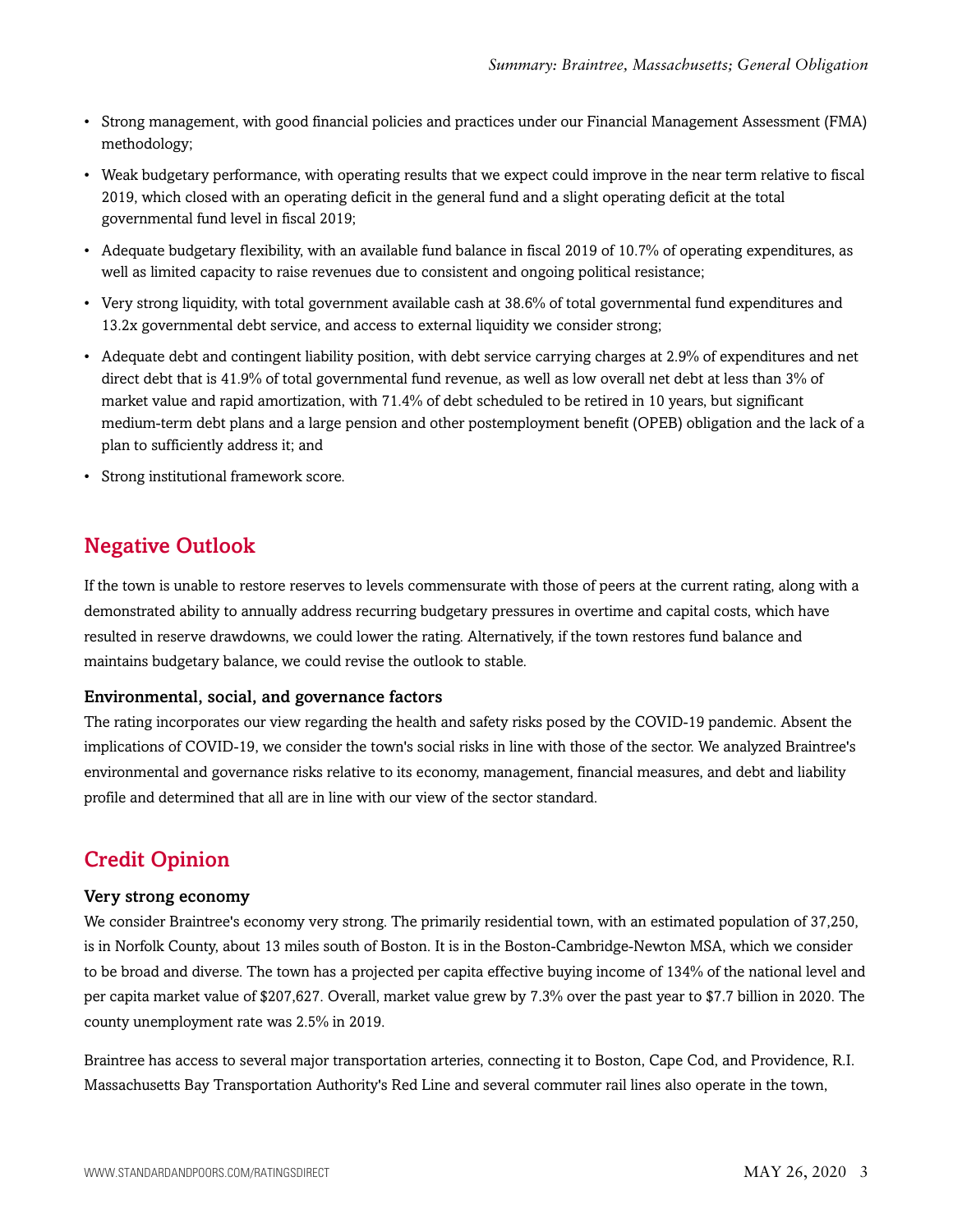which is consequently well connected to employment centers throughout the Boston MSA.

Additionally, the town has a sizable retail and commercial economy, with a substantial health services presence. It is also home to three private schools and ING Financial Partners. Management reports ongoing redevelopment of several commercial properties, along with potential redevelopment led by MassPort. While we believe the town will likely continue to see material economic growth over the long term, in large part due to its proximity to Boston and available commercial property base, over the short term, we believe economic growth could stall due to the economic recession. S&P Global Economics is currently forecasting a recessionary period lasting six-to-12 months. Please see the article, titled "An Already Historic U.S. Downturn Now Looks Even Worse" (published April 16, 2020). Should new growth revenues stall for a prolonged period, we believe it could pressure the budget. At this time, we do not anticipate revising our view of the economic profile as the established tax base is expect to remain stable.

#### Strong management

We view the town's management as strong, with good financial policies and practices under our FMA methodology, indicating financial practices exist in most areas, but that governance officials might not formalize or monitor all of them on a regular basis.

Historically, the town has demonstrated consistent and conservative revenue and expenditure assumptions in the budgeting process. We expect management will continue to adjust its budget to improve from its fiscal 2019 result and incorporate the developing economic and revenue situation into its budget process. The town has consistent oversight, with quarterly budget-to-actual reports to the board.

Other highlights include:

- A five-year, long-term financial plan that identifies variances and potential issues in outward years.
- A five-year capital improvement plan updated annually with funding sources and projects.
- A formal reserve policy that limits the undesignated fund balance to 10% of expenditures and stabilization reserves to 5%, although it remains out of compliance with these targets.
- A debt policy that adheres to state limitations on debt and basic issuance requirements.
- Investments adhere to commonwealth guidelines, and management reports to the town council quarterly.

#### Weak budgetary performance

Braintree's budgetary performance is weak, in our opinion. The town had deficit operating results in the general fund of negative 2.1% of expenditures, and slight deficit results across all governmental funds of negative 1.3% in fiscal 2019. Our assessment accounts for the fact that we expect budgetary results could improve somewhat from 2019 results in the near term.

Due to the sudden rapid economic deterioration, we incorporated the uncertain revenue and expenditure risk into our assessment of performance to account for these risks over the next one-to-two fiscal years. This assessment incorporates heightened near-term uncertainty that exists due to the recessionary pressures related to the COVID-19 pandemic and resulting financial pressures.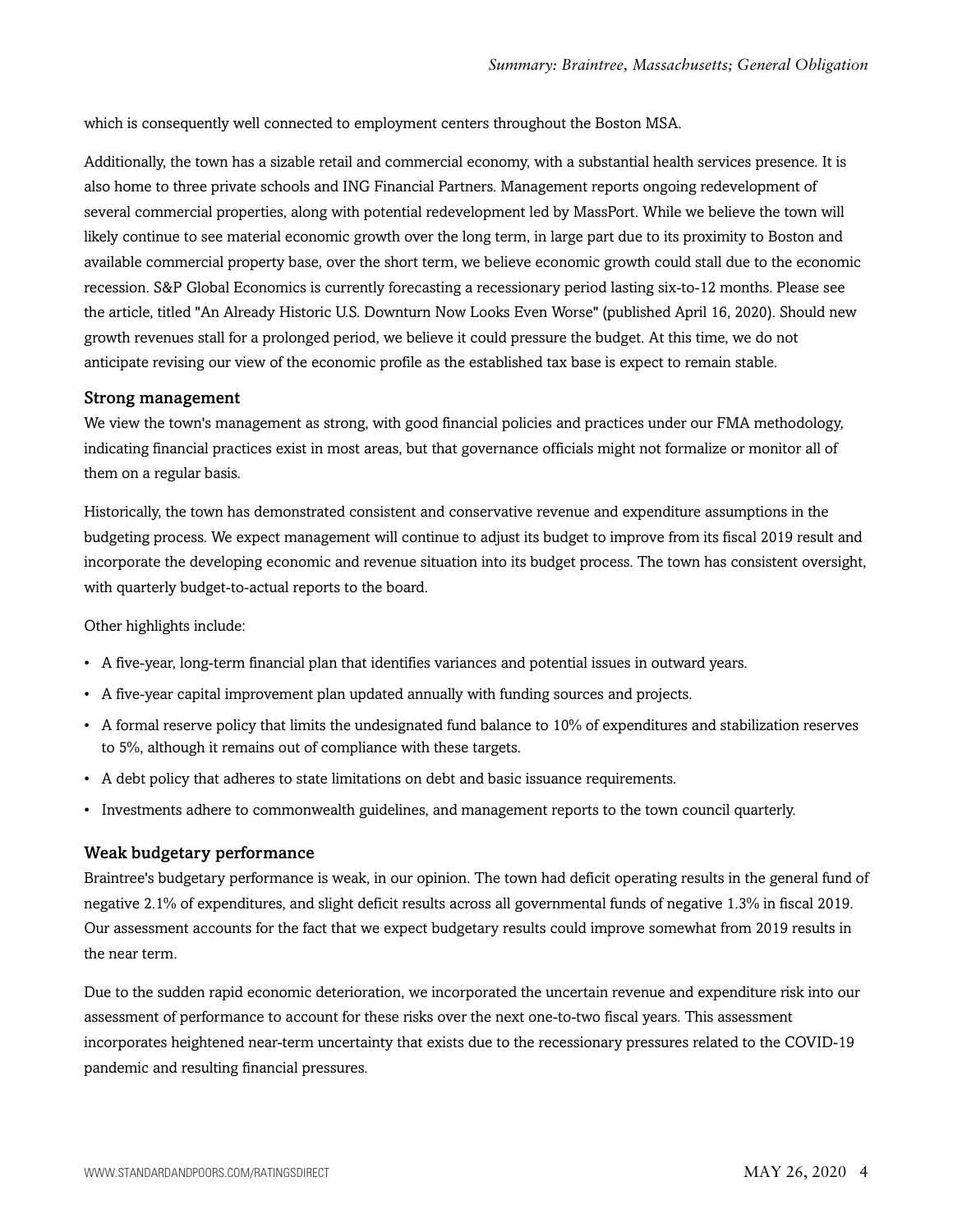Our performance measures include adjustments for recurring transfers out of the general fund, as well as one-time capital purchases paid from bonds. The town's fiscal 2019 negative operating performance resulted from an anticipated property sale falling through (\$1.35 million), along with over-expenditures in the golf course fund, police and firefighter overtime, and the use of reserves to fund capital projects. The town also had anticipated revenue from a billboard that is currently stalled in litigation. We expect that it will ultimately receive revenues from the property sale and billboard project, but the timing is uncertain. Additionally, we believe it is uncertain if the town will restore reserves once those revenues are received, or, given the economic recession likely to pressure revenues, if it will expend the one-time revenues to offset further reserve reductions.

In fiscal 2020, we are expecting the town to produce approximately break-even results, which we reflected in our assessment of performance. It has taken steps to constrain expenditures, including reducing 60 staff members to part-time hours, as well as temporarily furloughing school department custodial staff, bus drivers, and crossing guards. We further understand management is working directly with the police and firefighter chiefs to constrain overtime expenditures, although a supplemental appropriation was required again in 2020. While certain excise tax revenue is likely to come in under budget, we expect the town's revenue will likely be on target, and consequently expect structural budgetary improvement relative to 2019.

For the 2021 budget, the town is incorporating a 50% decline in anticipated hotel tax revenues, 25% in meals taxes, 75% in interest income, and level funding state aid. Departments were asked to reduce budgets, and we understand a full council vote is expected on June 2. It is our expectation that towns across the state will face intergovernmental revenue pressure, which could pressure Braintree's budget. We believe the town could face pressure in returning balanced operations in 2021 and beyond, particularly if the economic downturn persists.

#### Adequate budgetary flexibility

Braintree's budgetary flexibility is adequate, in our view, with an available fund balance in fiscal 2019 of 10.7% of operating expenditures, or \$16.6 million. Impairing budgetary flexibility, in our view, is limited capacity to raise revenues due to consistent and ongoing political resistance.

We do not expect to revise our view of flexibility at this time, despite the decline in reserves in fiscal 2019. We believe management is adjusting the budget to limit any further deterioration in available reserves. Additionally, while we view Braintree's ability to raise revenues as limited given past voter resistance to tax increases, we do not believe this has yet crowded out other expenditures. The town proposed three overrides of its levy limit to fund capital projects and general operating expenses; all three were voted down. We understand management is planning to ask voters for a debt exclusion for the upcoming school construction project.

#### Very strong liquidity

In our opinion, Braintree's liquidity is very strong, with total government available cash at 38.6% of total governmental fund expenditures and 13.2x governmental debt service in 2019. In our view, the town has strong access to external liquidity if necessary.

We believe the town's strong access to external liquidity is demonstrated by its regular debt issuances, including GO bonds. We believe it does not have aggressive investments, with the majority in highly rated and liquid mutual funds and fixed-income securities. Braintree's electric light fund enhances liquidity. The utility is a department of the town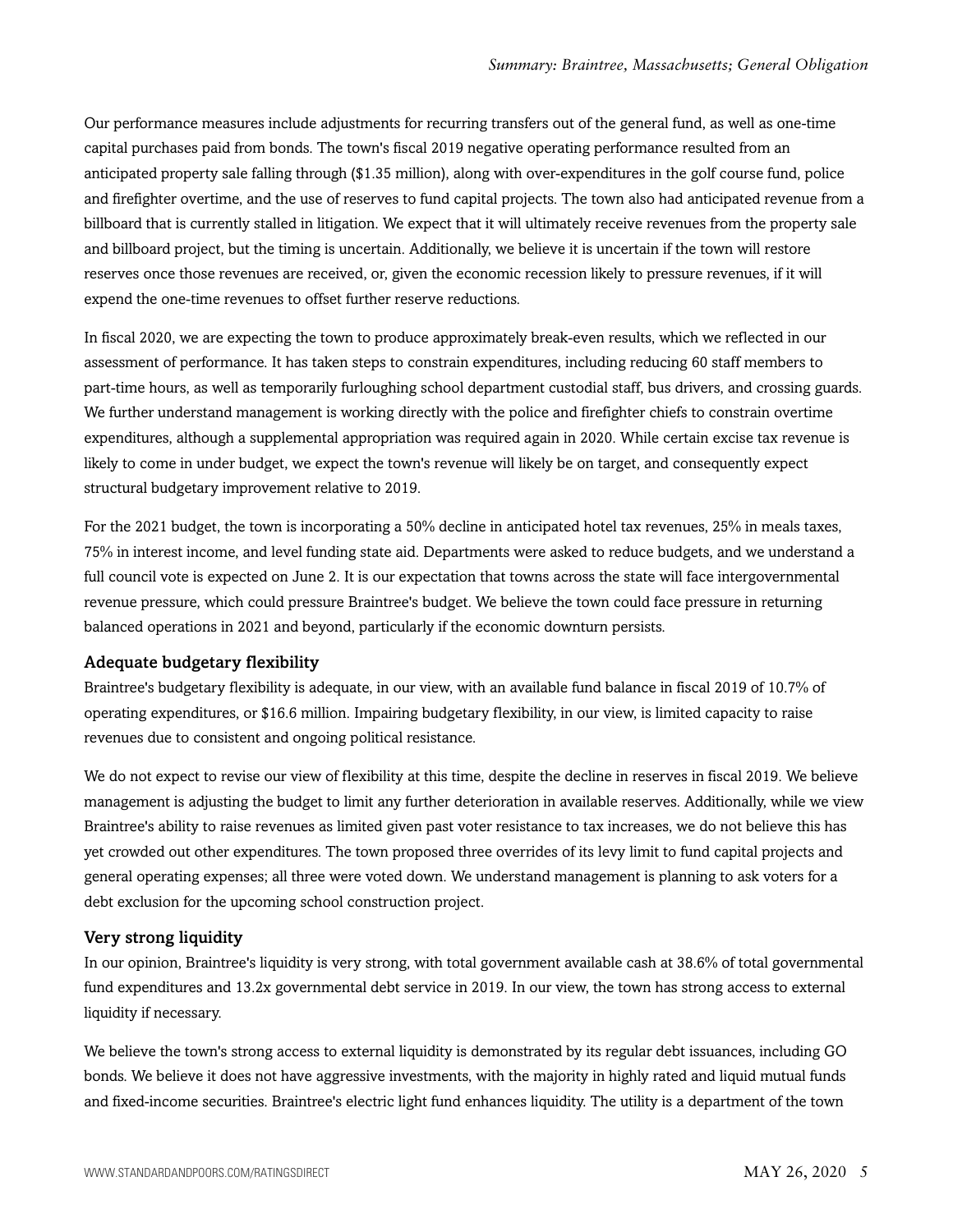and its cash is available for interfund borrowing should the need arise. The town does not have any contingent liquidity risk from financial instruments with payment provisions that change on the occurrence of certain events. Given the high cash balances, we believe the town has the cash on hand to smooth timing of revenues and we expect its liquidity profile to remain stable.

#### Adequate debt and contingent liability profile

In our view, Braintree's debt and contingent liability profile is adequate. Total governmental fund debt service is 2.9% of total governmental fund expenditures, and net direct debt is 41.9% of total governmental fund revenue. Overall net debt is low at 1.0% of market value, and approximately 71.4% of the direct debt is scheduled to be repaid within 10 years, which are, in our view, positive credit factors. Negatively affecting our view of the town's debt profile are its significant medium-term debt plans.

Following this issuance, Braintree has approximately \$172 million of total direct debt outstanding, of which approximately \$96 million we consider self-supporting enterprise debt. The town could issue an additional \$33 million for a shared water treatment plant with the towns of Holbrook and Randolph, which the town expects to be self-supporting and paid for with user rates. In addition, it could issue an additional \$63 million for school projects, contingent on voters approving a Proposition 2-1/2 debt exclusion. We expect this issuance would weaken the overall debt profile and have incorporated this into our forward-looking view of the town's debt and liabilities profile.

In our opinion, a credit weakness is Braintree's large pension and OPEB obligation, without a plan in place that we think will sufficiently address it. Braintree's combined required pension and actual OPEB contributions totaled 9.4% of total governmental fund expenditures in 2019. Of that amount, 5.8% represented required contributions to pension obligations, and 3.6% represented OPEB payments. The town made its full annual required pension contribution in 2019. The funded ratio of the largest pension plan is 60.8%.

#### Pension and other postemployment benefits

- In our opinion, a credit weakness is Braintree's large pension and OPEB obligation, without a plan in place that we think will sufficiently address it. We believe the low pension funded ratio, permissive assumptions, and large OPEB liability, collectively, result in a liability profile that will likely pressure the operating budget, particularly if assumptions are not met.
- While the use of an actuarially determined contribution (ADC) is a positive, we believe some of the assumptions used to build the pension ADC reflect what we view as slightly weak assumptions and methodologies, which we believe increases the risk of unexpected contribution escalations.
- Although the town began prefunding its OPEB liability, annual costs are paid on a pay-as-you-go basis, which, due to claims volatility and medical-cost and demographic trends, is likely to lead to escalating costs.

As of June 30, 2019, the town participated in the following plans:

- Braintree Contributory Retirement System: 60.8% funded, \$124 million net pension liability
- Single-employer defined-benefit health care plan: 8.3% funded, \$102 million net OPEB liability

Braintree's combined required pension and actual OPEB contributions totaled 9.4% of total governmental fund expenditures in 2019. Of that amount, 5.8% represented required contributions to pension obligations, and 3.6%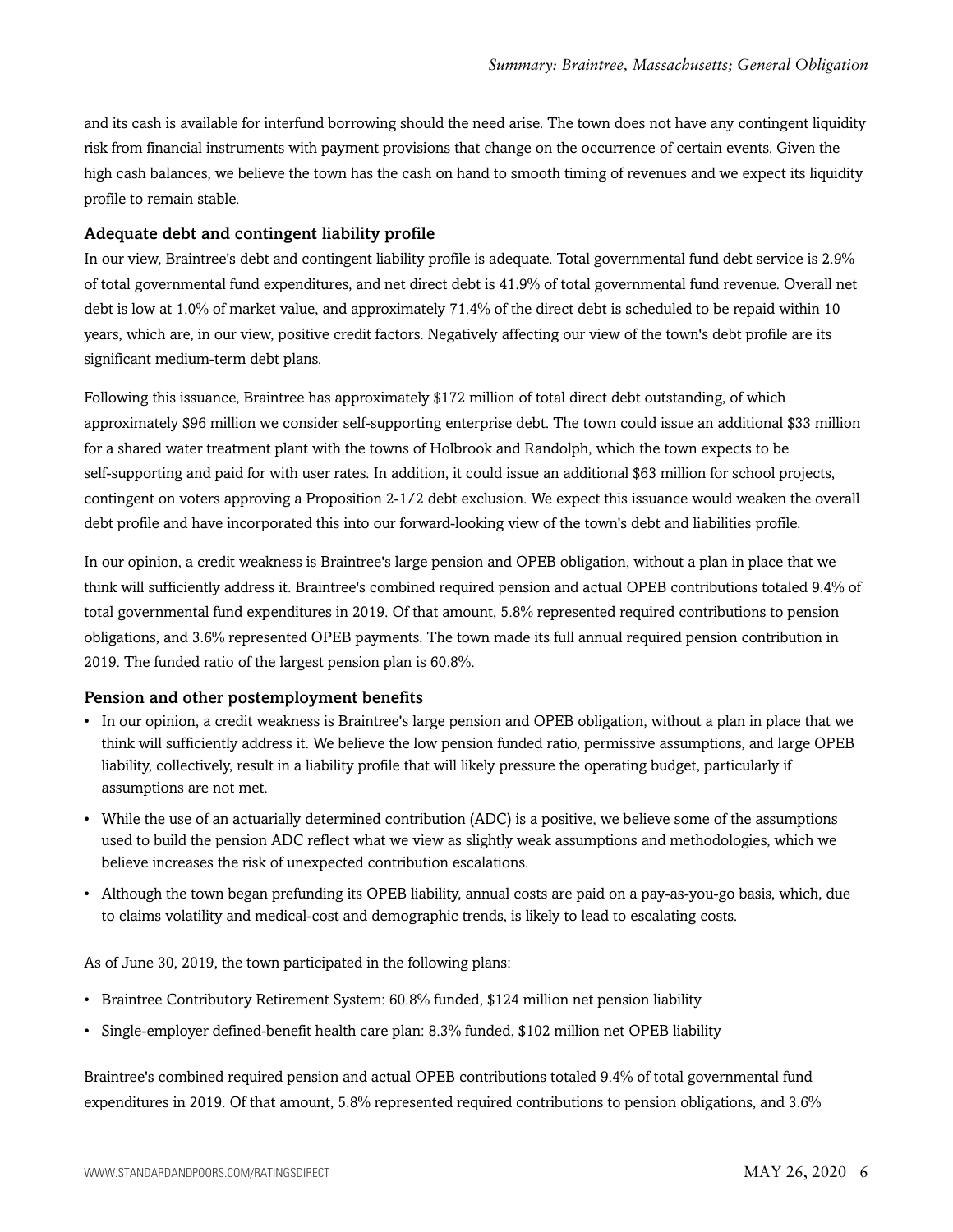represented OPEB payments. The town made its full annual required pension contribution in 2019. There was no pension funding progress in the most recent year, with contributions falling short of both our static and minimum funding progress metric, indicating the system did not make progress in addressing current or unfunded liabilities. We view the close, 14-year amortization schedule positively, but believe the 7.65% discount rate adds risk of cost escalation due to market volatility, and along with a level-percent basis will lead to increasing costs. We except costs will continue to rise and remain elevated.

#### Strong institutional framework

<span id="page-6-0"></span>The institutional framework score for Massachusetts municipalities is strong.

## Related Research

- S&P Public Finance Local GO Criteria: How We Adjust Data For Analytic Consistency, Sept. 12, 2013
- Criteria Guidance: Assessing U.S. Public Finance Pension And Other Postemployment Obligations For GO Debt, Local Government GO Ratings, And State Ratings, Oct. 7, 2019

Certain terms used in this report, particularly certain adjectives used to express our view on rating relevant factors, have specific meanings ascribed to them in our criteria, and should therefore be read in conjunction with such criteria. Please see Ratings Criteria at www.standardandpoors.com for further information. Complete ratings information is available to subscribers of RatingsDirect at www.capitaliq.com. All ratings affected by this rating action can be found on S&P Global Ratings' public website at www.standardandpoors.com. Use the Ratings search box located in the left column.